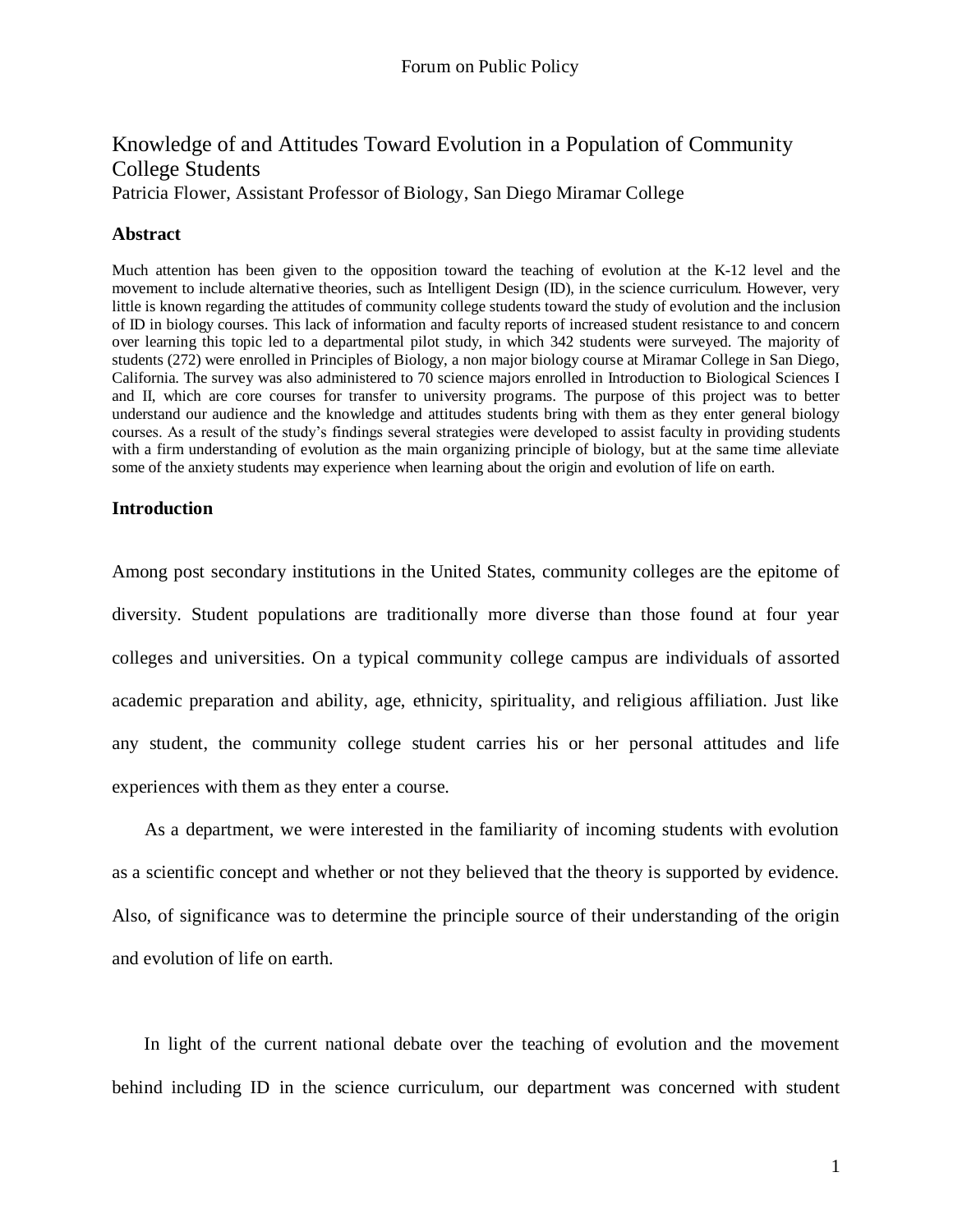attitudes toward the teaching of evolution and the inclusion of theories other than evolution in science courses. Also contributing to the department's desire to survey students was the notable increase in the last decade in student reluctance to and concern over learning evolution in several of biology courses that are offered on campus. The mere mention of the word as it spoken or written on the board by an instructor seems to cause several in a lecture hall to become wideeyed and anxious. We were curious as to what was behind this obvious uneasiness seen in students as they begin to learn about evolution.

 To further illustrate this point, is an experience a faculty member had with a student enrolled in a biology major course that surveyed the origin, evolution, and diversity of life. The student lingered after the first class meeting and introduced himself as a Chinese Evangelical Christian. He went on to respectfully explain that "He had a choice to make. To either make his professor angry or God angry." He was troubled by the course content and concerned about whether he should drop the course for fear of failing. The faculty member assured him that, although the course was taught from an evolutionary point of view, he would most probably be successful in the course. This student appears to be representative of many other students in biology that are uncertain and, at times, struggle with the study of evolution and their spiritual beliefs.

#### **Survey Administration and Content**

The survey was comprised of 16 multiple choice questions, some of which were adapted from a newspaper survey that polled 1,507 adult readers in Ohio regarding the issue of evolution and ID in the K-12 classroom (*Cleveland Plains Dealer* 2002). The students answered the questions using Par Score forms, which were electronically scored and tabulated using a Scantron 2000.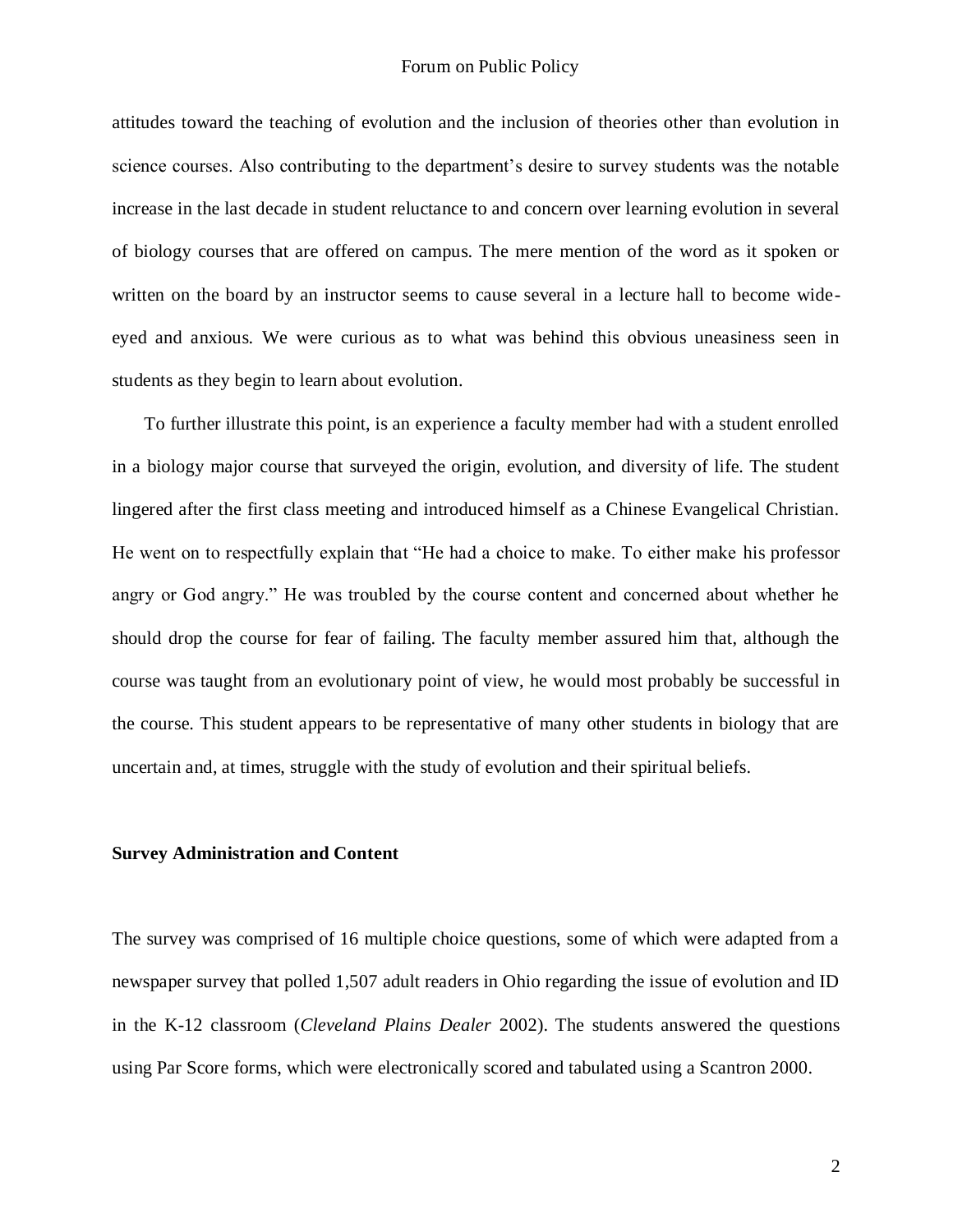The instructors were asked to administer the survey at the onset of class during the third to fifth weeks of the sixteen week semester. This was to insure that the information was gathered prior to the study of natural selection and evolution. The only instructions provided to the students involved filling in the Par Score form; students were asked not to fill in their name as the survey was anonymous. For the complete survey and results, see the appendix.

 The first eight questions were demographic in nature and assessed student educational background and academic goals. The next four questions measured their knowledge of evolution as a scientific concept, their understanding of the development of life on earth, and the principal source of their knowledge and understanding of evolution. Students were then asked their opinion as to where it was most appropriate to teach views regarding the development of life that differ from evolution. The final three questions assessed student feelings about the learning of only evolution and the undermining of personal morality, their spiritual beliefs, and religious affiliation.

#### **Summary of Survey Results**

 For 88% of the non majors surveyed this was their first college level biology course. Based on their reported age group (18-20 years) approximately 50% were enrolled in their last biology class within the last 5-6 years; another 39 %( ages 21-30 years) were most probably enrolled in biology within the last 10-15 years. Slightly over half of the students (61%) students stated that they were somewhat familiar with evolution and approximately the same number of students (58%) believed that as a theory it is well supported by evidence. Science courses were identified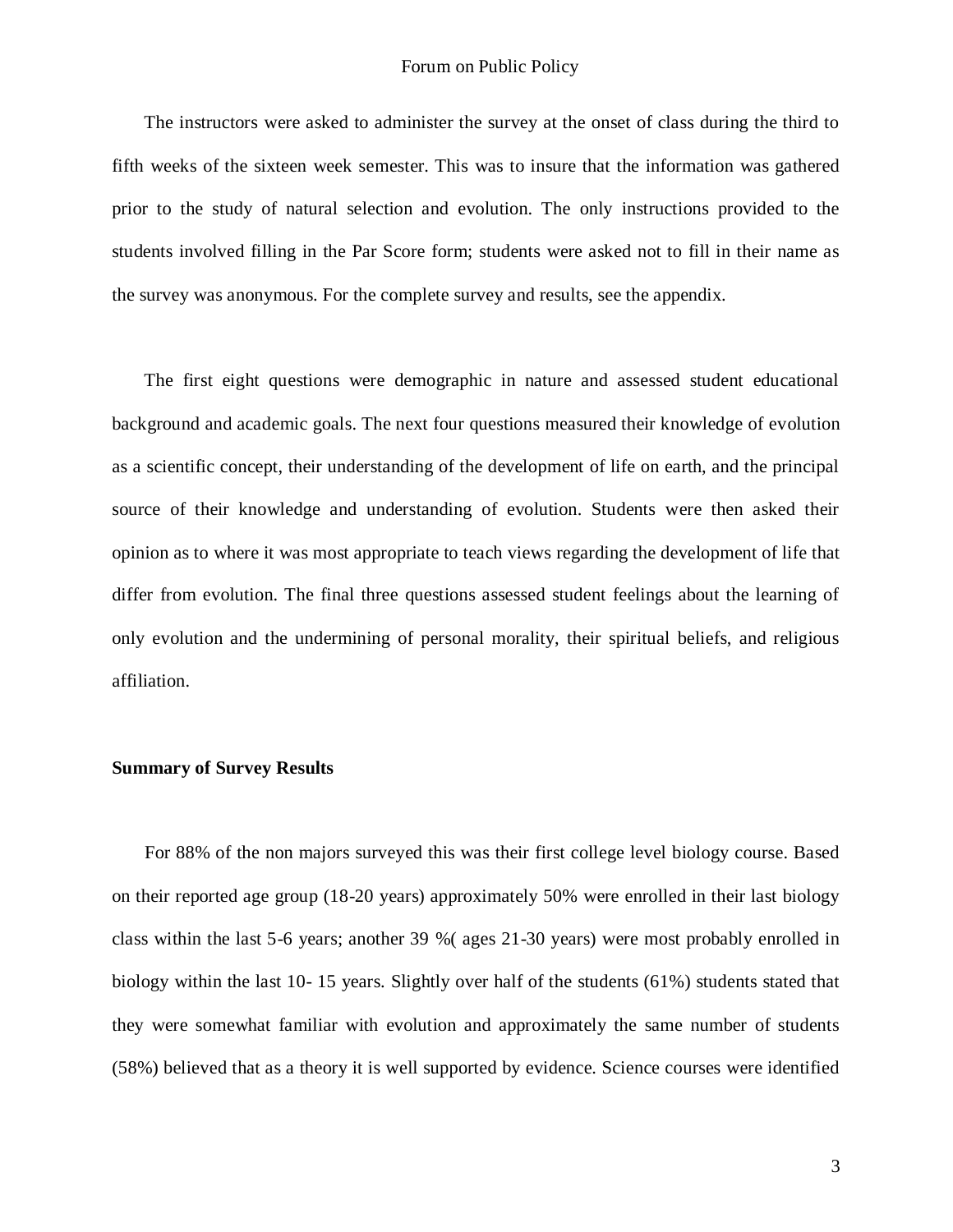by 46% of the students as the primary source of their understanding of the origin and development of life on Earth. Stating that their knowledge was gained from religious education and the media (television, newspapers, and magazines) were 27% and 9% of the students, respectively. Slightly less than one half (49%) of the students surveyed acknowledged that all species, including humans, have evolved from earlier species. When asked this question, 17% of the students declared that all of earth's species have remained unchanged since creation. Therefore, for this group of students, evolution was not an option.

 When asked in what type of course views regarding the origin and development of life that differ from evolution should be taught, 47% of the students stated in a science course, 24% felt that teaching alternative views should be included in courses other than science courses, and the remaining 27% were unsure.

 When asked if they felt learning only about evolution in public schools, such as community colleges, undermines their personal morality or religious beliefs, 24% of the students answered yes; 25% were unsure. A slight majority (61%) of students stated that they believed in a higher power or being. Of those students, 57 % identified themselves as Christian, 15% as Jewish, 5% as Muslim, 1% as Hindu, and 4% as Buddhist.

Four smaller classes of biology majors (70 students total) were surveyed using questions nine through sixteen. Not too surprising, greater percentages of biology majors stated that they were either very familiar (40%) or somewhat familiar (40%) with evolution. A large majority (73%) felt that evolution is well supported by evidence. Although one half of the students stated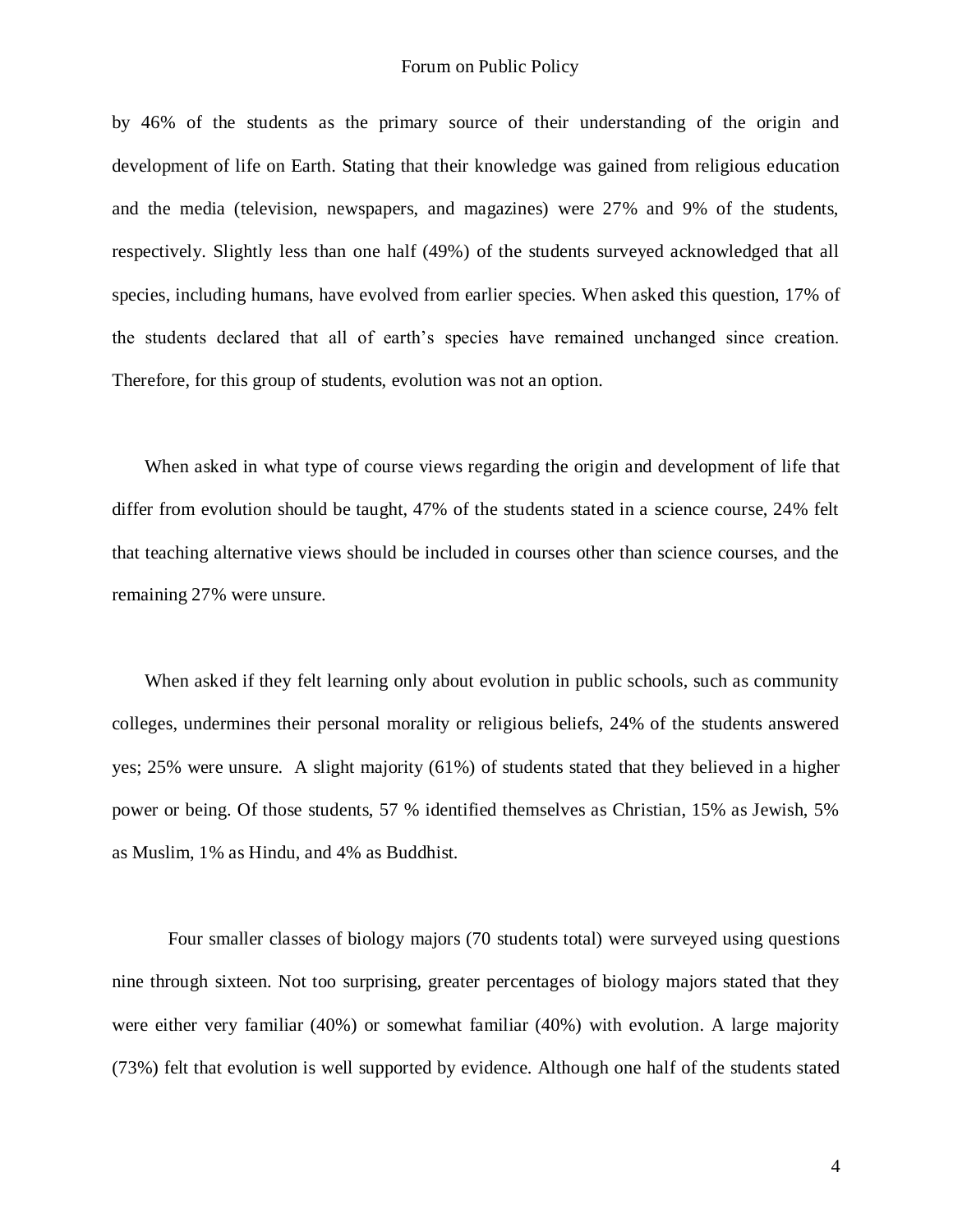that the course they were enrolled in at the time of the survey was their first college level biology course, they identified past science courses (60%) and the work of scientists (12%) as the primary sources of their understanding of the origin and evolution of life on earth. However, 12% and 8% of these students stated that their principal sources of their knowledge were religious teachings and the media, respectively.

 Very interesting, however, is their viewpoint regarding the inclusion of theories other than evolution in biology courses. The percentage of biology majors (49%) who believed these theories should be included along with evolution is almost equal, in fact, slightly exceeds the percentage of non majors (47%) that think alternative theories have a place in a science course.

When asked if learning only evolution as biology majors undermines their personal morality 60% answered no. In addition, 49% stated that they believed in a higher power or being; 23% declined to say. Of the students that affirmed spiritual beliefs, 34% identified themselves as Christian, 13% as Jewish, 4% as Muslim, 0% as Hindu, and 20% as Buddhist. Of those students, both majors and non majors, that identified themselves as being Christian, 31% stated that learning only evolution in a biology course compromised their faith compared with 14 % of Jewish students, 56% of Muslims, 0% of Hindus, and 13% of Buddhists.

#### **Conclusion**

What do these survey findings tell us and how can we as faculty use this information to better meet the needs of our students? Foremost, it is imperative that every student exits a biology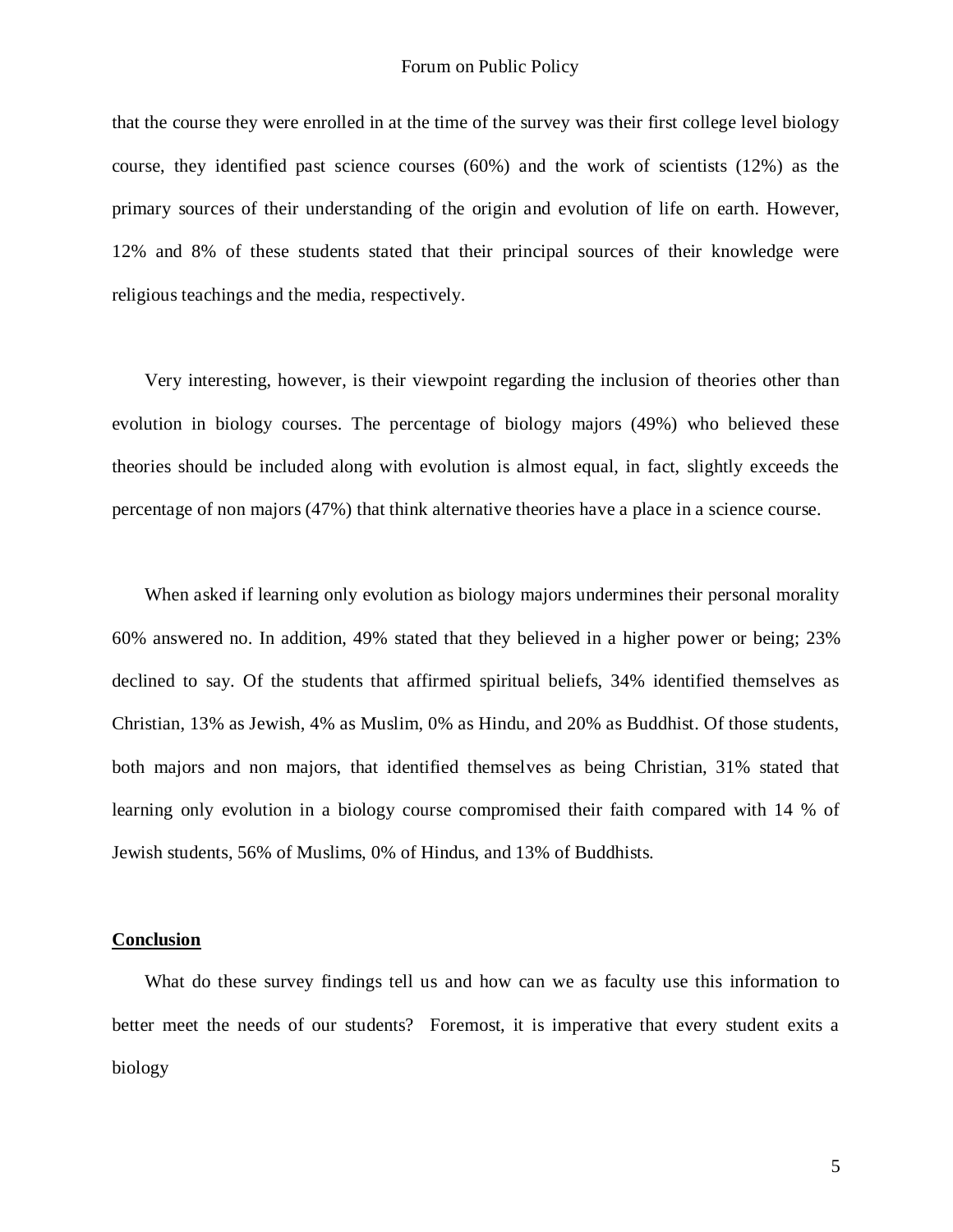course with a firm understanding of evolution as the unifying concept of biology and at the same time come to the realization that learning the material does not necessarily compromise their spiritual beliefs. Students should have a clear understanding of the differences between science and religion. The following strategies were developed to assist instructors to effectively teach evolution to a student population diverse in spiritual beliefs and religious affiliations.

 At the onset and throughout the semester faculty should emphasize the objective, testable nature of every scientific endeavor, whether it be in biology, chemistry, or physics. The scientific method is common to all of the sciences, however students learn about the manner in which scientists go about their work typically in introductory biology courses only. Too often, students leave public education with a poor understanding of the process of science (Rutherford 1990). Frequently in the learning of science there is an over reliance on the learning of findings and facts with little emphasis on how a scientist goes about his or her work in an objective manner.

 Several polls conducted in the United States over the last decade indicate that an overwhelming number of citizens have a fragmented knowledge of the process of science, particularly when it comes to evolution and the amount of valid evidence that is supportive of the theory. This "low information public" (Nesbit 2005) lacks the motivation and ability to understand the science and politics behind the evolution-religion debate. In short, the public is very confused and there is a belief by many that one has to choose between science and religion.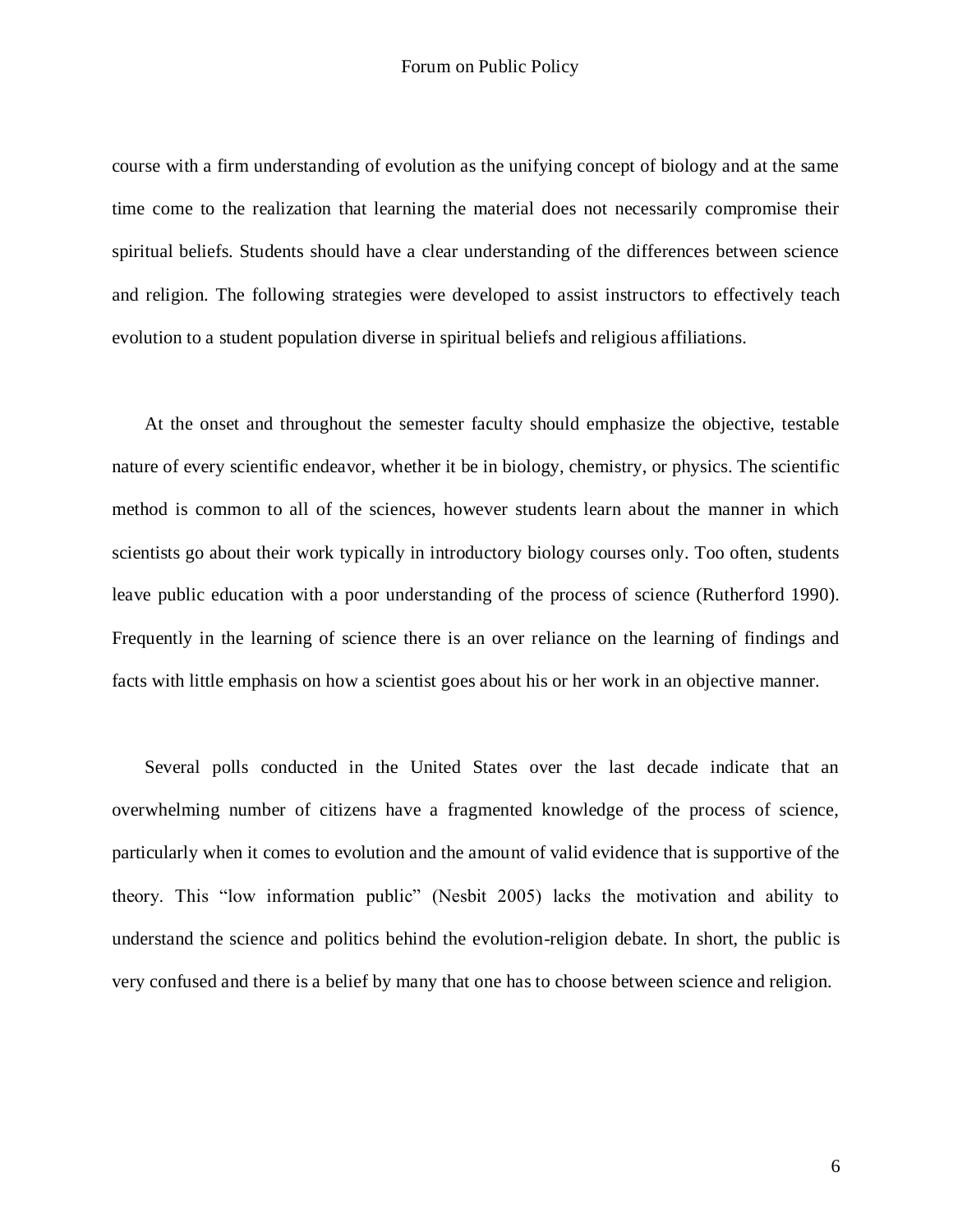Like the public, it is obvious from the survey that community college students are among the confused; students enter the classroom with the notion that science and faith are at odds with one another and media has done a thorough job of furthering this view that controversy exists (NSTA 2006). Although 61% of the students polled stated they are somewhat familiar with evolution, to many it is a hot button issue. Many indicate that the study of evolution compromises their belief system and, perhaps as a means to reconcile those feelings, these students think that alternative theories should be taught in conjunction with evolution in biology courses.

 However, there is hope - an almost equal number of students stated they were unsure when asked those questions. These are students that faculty need to reach. As a result of good instruction, students equipped with an understanding of the rational methods of science, optimistically, will not join the ranks of the uninformed citizenry. They will come to the realization that alternative theories, such as ID, cannot stand up to the rigors of science and, therefore, have no legitimate role in the science curriculum.

 If college instructors fail in impressing upon their students the importance of evolution, and *only* evolution, to the study of biology, the battle over science and religion that ensues at the K-12 level, may eventually creep into the post secondary level. It may already have. In Florida a proposed bill, "Student and Faculty Academic Freedom in Postsecondary Education (HB837), which if passed sets a statewide standard that students cannot be punished for professing beliefs with which their professors disagree. Professors would also be advised to teach alternative "serious academic theories" that may disagree with their personal views (University of Florida's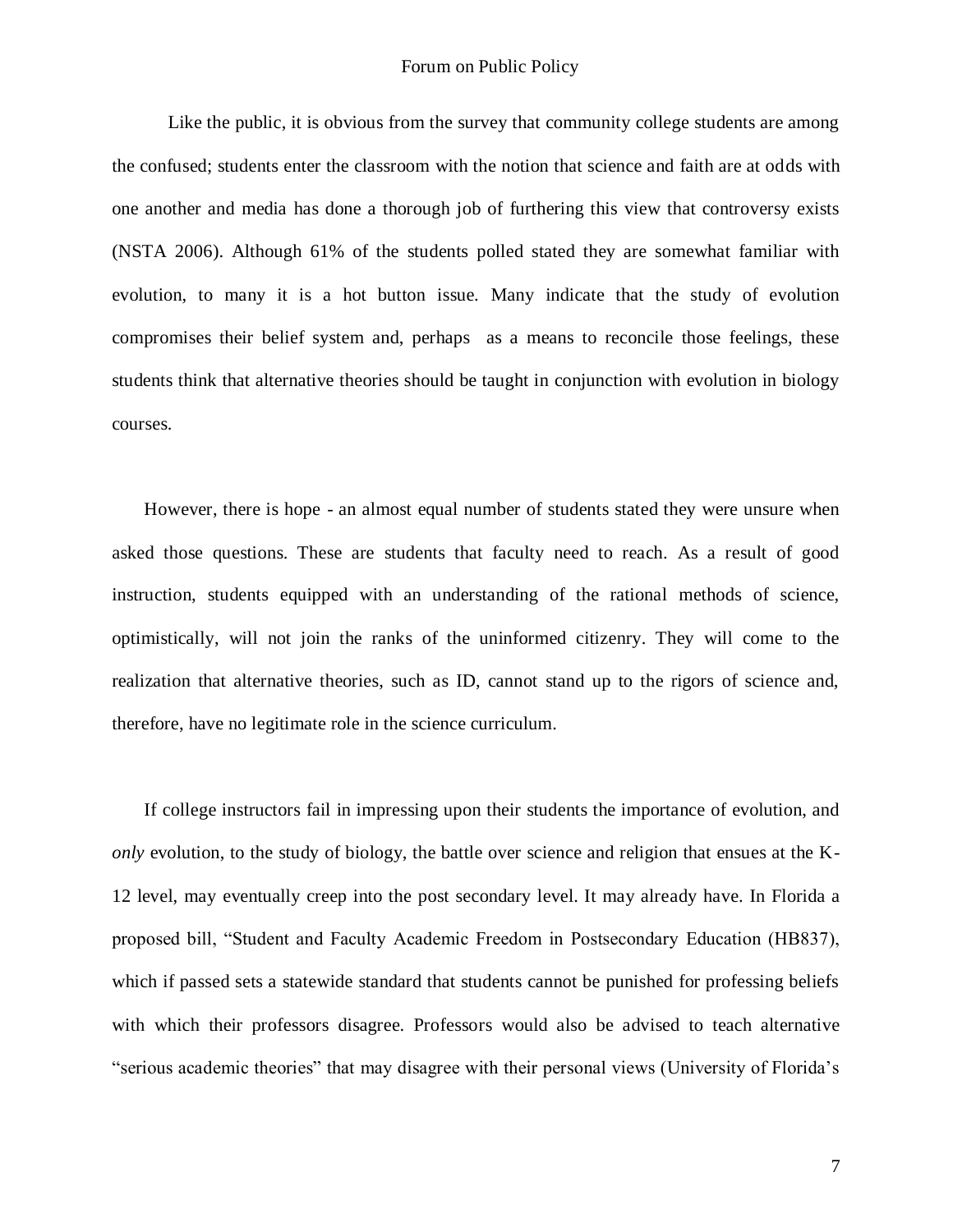*Independent Florida Alligator* 2005). According to a legislative staff analysis of the bill, the law would give students who think their beliefs are not being respected legal standing to sue professors and universities. This form of legislation is aimed at all disciplines, not just the sciences. Physicist Lawrence Krause warns that "Evolution is the straw man" and that other scientific disciplines are not necessarily immune to similar attacks waged by politicians and special interest groups. He believes people are challenging science and rationality, not just evolution.

 Another strategy useful in diffusing the notoriety that often accompanies the concept of evolution is to eliminate its shock value. To do this and to counter student resistance to the learning of evolution instructors should treat evolution as a recurrent theme throughout the semester. It is not sufficient or pedagogically sound to introduce evolution as the core concept of biology during the first class meeting and then not revisit it until the eleventh or twelfth week of a sixteen week semester. However, this is how the greater majority of textbooks are organized, and how, unfortunately many instructors approach the teaching of introductory biology. Although, it is often said that biology is taught from an evolutionary point of view, in most courses this is not the case. Students, particularly non science majors, see an introductory biology course as being a somewhat tortuous and almost seemingly endless list of unrelated topics to be survived by rote memorization. By revisiting evolution as a persistent premise during or at the completion of studying every major life process (metabolism, cell reproduction, and DNA replication, to name a few) students gain insight into the overwhelming similarities in how the business of life is carried out, and, therefore, possible.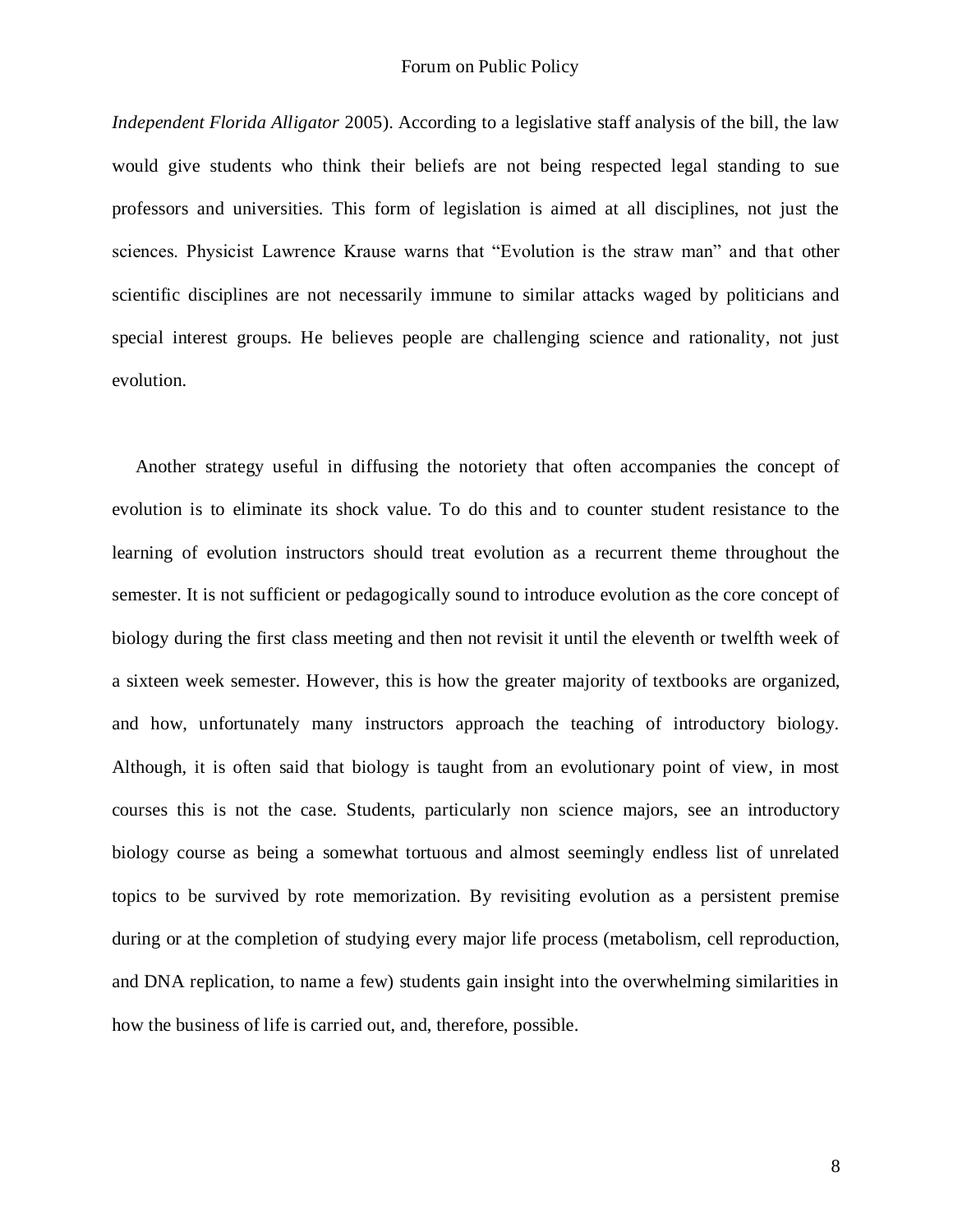Students will gain a greater understanding, and therefore acceptance of evolution, if it is infused throughout the semester; woven as a common thread unifying organisms and their life providing processes. This approach also fosters a better overall understanding of the science of biology. For example, the study of metabolism, more specifically glycolysis, is a wonderful opportunity early in the semester to reinforce the concept of common descent which is introduced in the first chapter of every biology book, and, therefore, by a majority of instructors during the week of class. Often eloquently referred to as the "universal prelude", glycolysis precedes anaerobic and aerobic respiration in everything from bacteria to trees and people. The "recipe" encoded in the DNA of these very diverse organisms reads exactly the same. Why? The students will discover it is the result of common descent, which is the mechanism behind the interrelatedness of all life. To quote Dobzhansky (1973), "Nothing in biology makes sense except in the light of evolution." Students will gain a greater understanding, and therefore accept evolution, if it is infused throughout the semester; as the central principle of biology. This approach also fosters a better overall understanding of biology.

As a discipline grounded in truth and reason, science is not about opinions, viewpoints, or soundbites. Personal agendas are best left outside the door as one (including the instructor) enters the laboratory or lecture hall. This approach is not only useful in the teaching of evolution, but can be applied to other hot button topics that surface in biology, such as stem cell research and global warming. An experienced instructor is one who leaves the students wondering where he or she stands regarding an issue. The task of the instructor is to provide students a firm foundation in science. A foundation firm enough that, even though, they may not entirely agree with evolution, they understand its central, powerful role in the science of biology.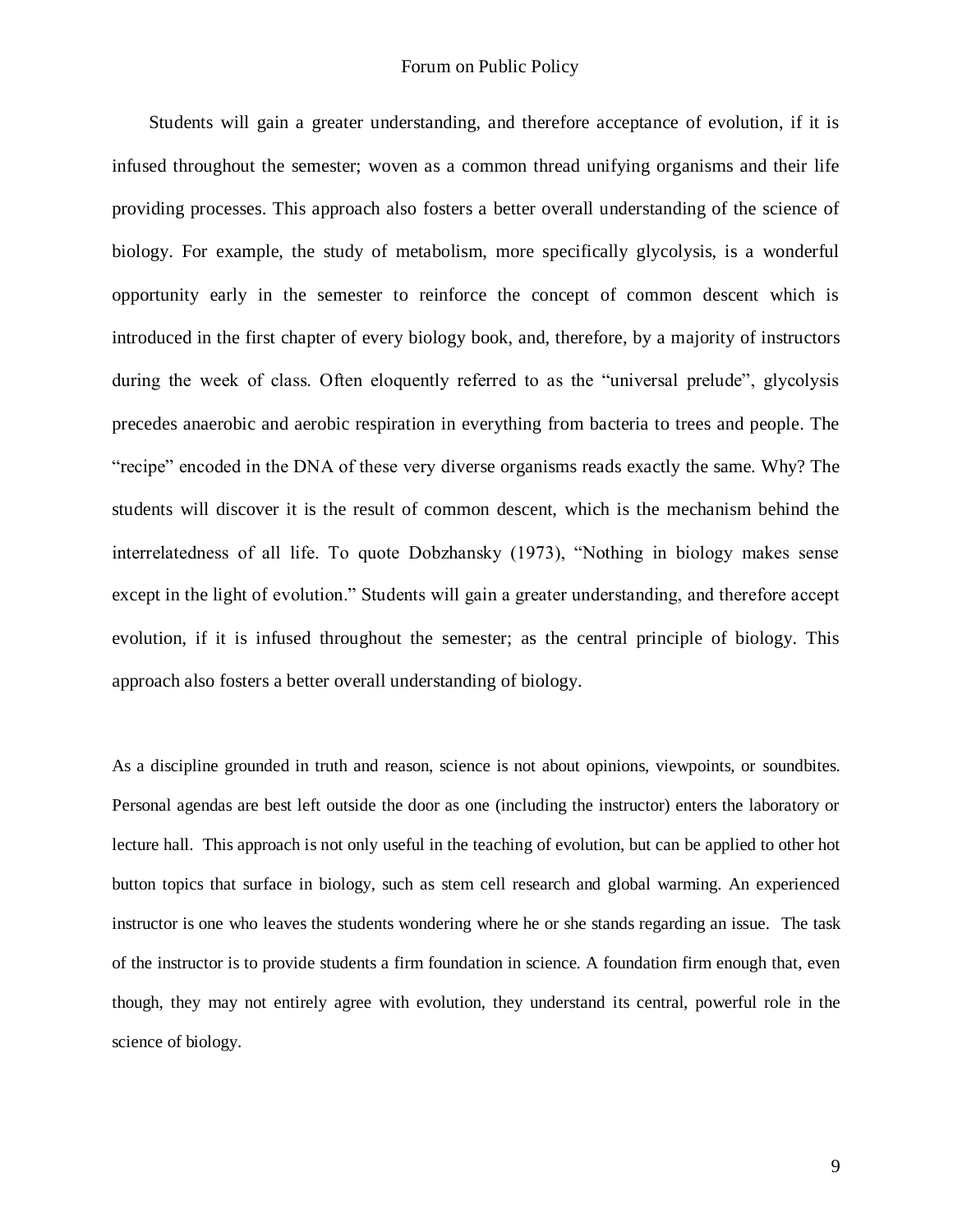# **Appendix**

## **Miramar College Biology Department Student Survey and Results**

## **1) What is your gender?**

50% male. 50% female.

## **2) What is your age?**

50% 18-20. 39% 21-30. 9% 31-45. 2% over 45.

## **3) How many of units of college have you completed?**

29% 0-15. 21% 16-30. 22% 31-45. 15% 46-60. 13% 60 or more.

#### **4) What are your academic goals?**

2% certificate. 10% associates degree. 67% transfer to a four year university. 21% graduate or professional school.

## **5) Are you planning to earn a teaching certificate? If so, what type?**

14% K-5. 0% 6-12.

#### **6) Is this your first college level biology course?**

88% yes. 12% no.

#### **7) If not, how many college biology courses have you completed?**

18% one. 3% two. 2% three. 2% four or more.

#### **8) When was your most recent biology course?**

68% high school freshman or sophomore year.

11% high school advanced placement (AP) course.

17% college introductory course (Bio 105 or 107).

1% college majors course (200 level courses).

#### **9) Would you say that you are very familiar, somewhat familiar, or not familiar with the concept of evolution?**

25% /40% very familiar.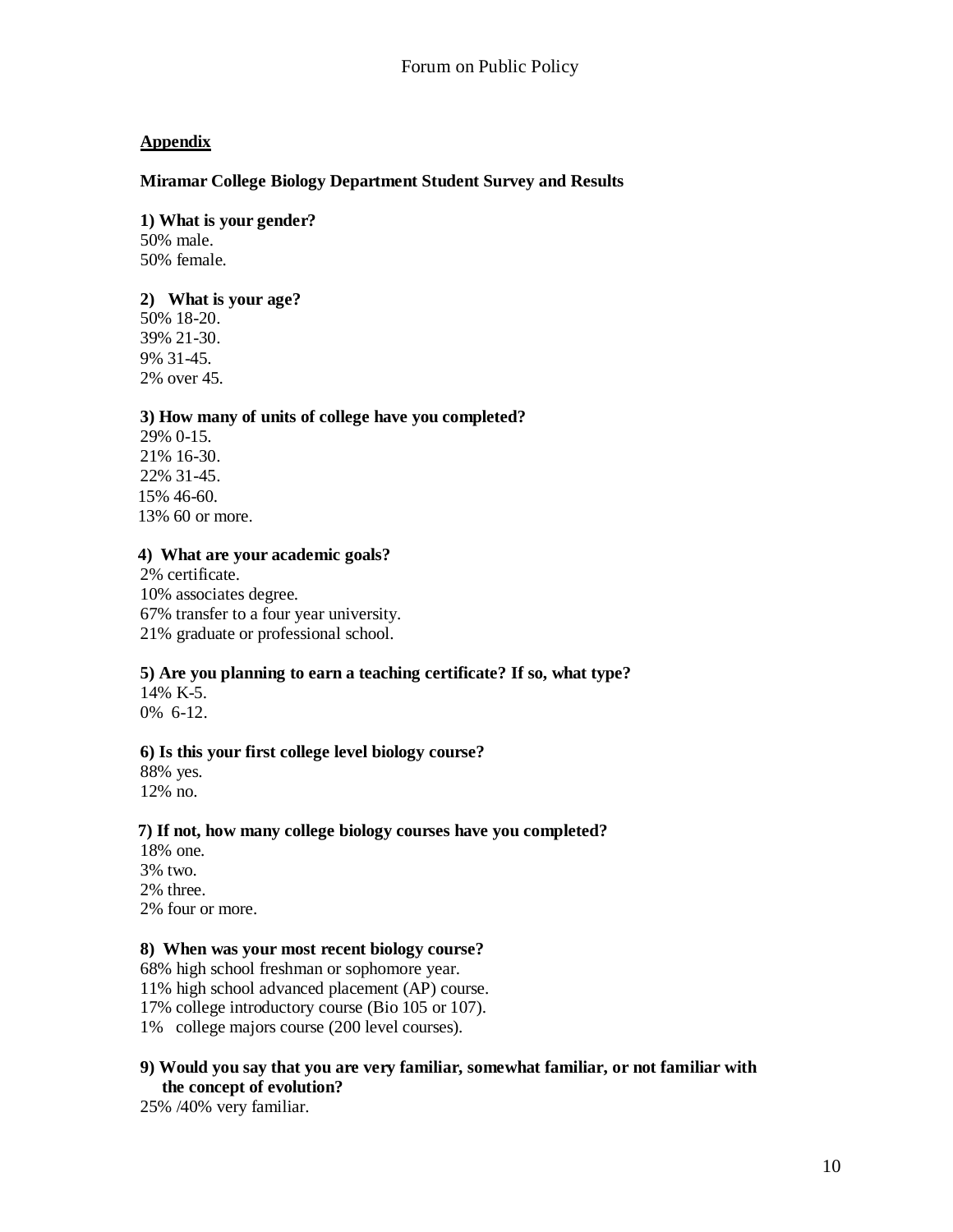61%/40% somewhat familiar. 13% /10% not familiar.

## **10) In your opinion, do you think that Charles Darwin's theory of evolution (natural selection) is**

58%/73% a scientific theory well supported by evidence-

17%/9% theory that is not well supported by evidence.

24%/10% I am not familiar enough with the theory to say.

## **11) Which of the following is the principal source of your understanding of the origin and development of life on Earth?**

46%/59% science courses in school.

27%/13% religious teachings.

15%/11% the work of scientists.

2%/1% positions of religious or political leaders.

9%/7% the media (television, newspapers, and magazines).

## **12) Do you think plants and animals have evolved from earlier species? Do you think humans developed from earlier species?**

49%/57% plants, animals, and humans developed from earlier species.

- 24%/14% plants and animals developed from other species; humans were created directly by God or a supreme being.
- 17%/7% plants, animals, and humans were created by God and remain unchanged from their original form.

17%/11% I am not sure.

## **13) Which of the following is the best place to teach views regarding the development of life that differ from evolution?**

47%/ 49% in a science course.

24%/20% in a course other than a science course.

27%/24% at home or in religious education.

#### **14) Do you feel teaching about** *only* **evolution in public schools, such as the community college, undermines personal morality or religious beliefs, or not?**

24%/13% yes. 49%/60% no. 25%/17% I am not sure.

## **15) Which of the following describes your religious beliefs?**

 61%/49% belief in a higher power or being. 7%/4% agnostic. 6%/14% atheist. 23%/24% I decline to say.

## **16) If you answered a in the above question, what is your religious affiliation?**

57%/34% Christian. 15%/13% Jewish. 5%/4% Muslim. 1%/0% Hindu. 3%/20% Buddhist.